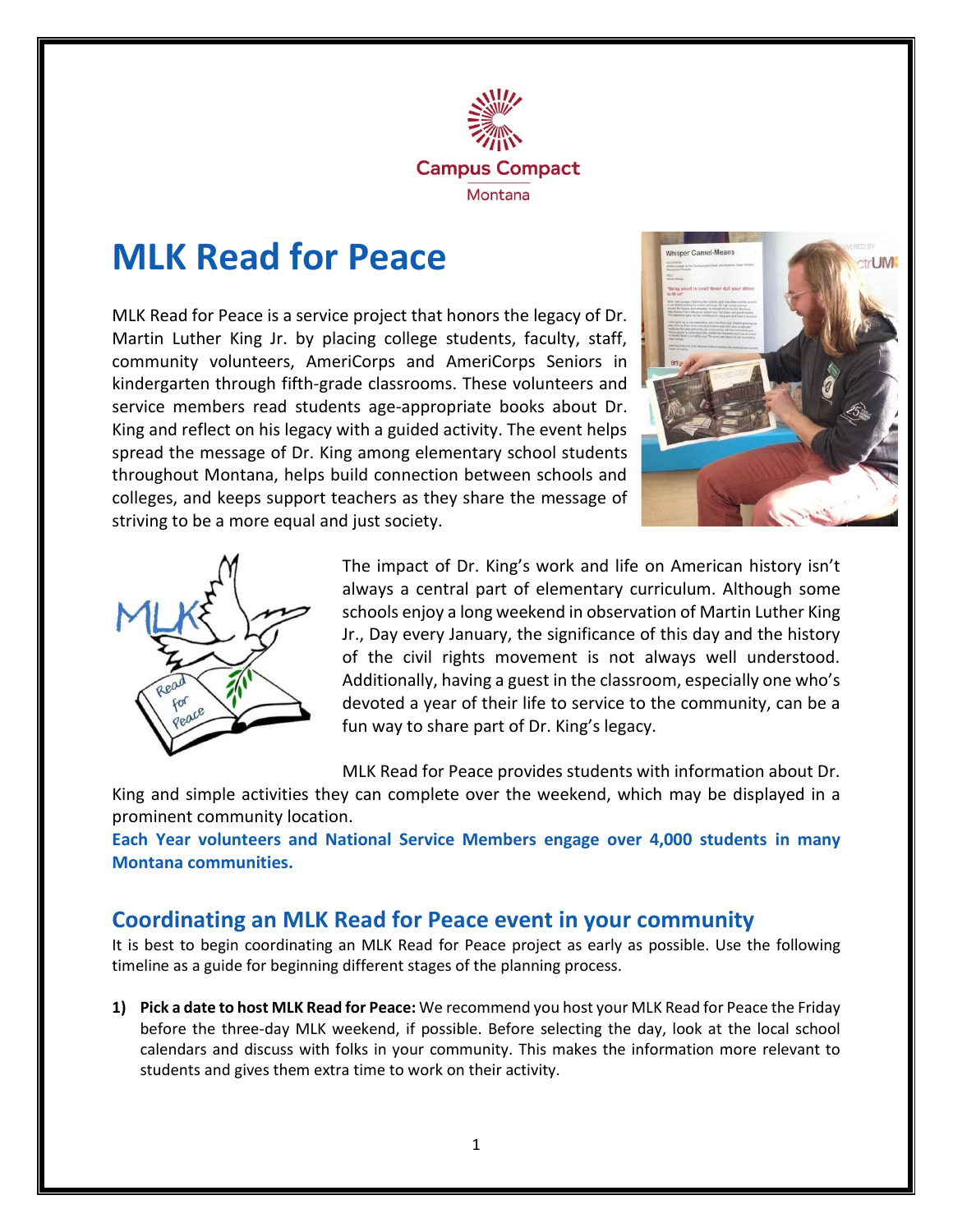- **2) Select a school or district in your community to host the event:** Identify one or more elementary schools in your community who may be interested in the event. Contact the principals with your idea. They will be able to tell you any screening requirements for volunteers in the district, and they can also get information about the event to teachers. For your first year, try to keep the number of schools relatively small. In Missoula's first year, only 25 volunteers served in five schools, but they reached more than 500 students.
- **3) Identify a place in the school or community location where you can display the student activities:** We recommend contacting local organizations and businesses to highlight the work of your community's young people. In Missoula, students artwork and poems have been displayed at the main Public Library branch for the whole of February, which is Black History Month. Other options for display include the school itself, or a downtown display sponsored by your Chamber of Commerce or an art display at the mall.
- **4) November: Contact teachers/schools to sign up classrooms for your event** Reach out to local school administrators or contacts for guidance on how best to reach K-3<sup>rd</sup> grade teachers. Use provided template to collect the following information:
- School name (if you are hosting the event at multiple schools)
- Teacher's name and e-mail
- Grade
- Number of students in the classroom (for activities and reporting)
- Time the teacher would like the volunteer to come (The event takes 45 to 60 minutes, depending on student questions) Whether or not the teacher would like to combine classrooms with another teacher for the event. If yes, be sure to find out who the other teacher is and how many students are in their class.
- *5)* **Locate (or order) books for volunteers:** Check with teachers and school librarians about what books the school already has and get recommendations about age-appropriate books about Dr. King. As teachers sign their classrooms up for the event, you will be able to determine how many books you need at each school. **MTCC has donated the MLK books to the school library for the last few years, so they should have them available.** *A list of suggested books is available on pages 7 and 8.*
- **Free!** MLK books may be available to communities in need of age-appropriate MLK books. Contact your AmeriCorps Senior Leader if you need books.
- **6) Select or design the activities for your event:** The activities for your event should help students reflect on the ideas of peace, equality, the civil rights movement, and racial discrimination. These are common themes of books about Dr. King's life and work. MTCC staff and AmeriCorps Leaders have researched and developed curriculum which includes: **Pre, Post and Day of Activities.** The curriculum will be available on the Montana Campus Compact Read for Peace website so volunteers and teachers can download in preparing for the Day of Service. Example activities: A drawing and a poem. The drawing activity is typically used in younger classrooms students, and the poem is used with older (3- 5<sup>th</sup> grade) students. You can find examples and blank copies of these activities at the back of this packet.





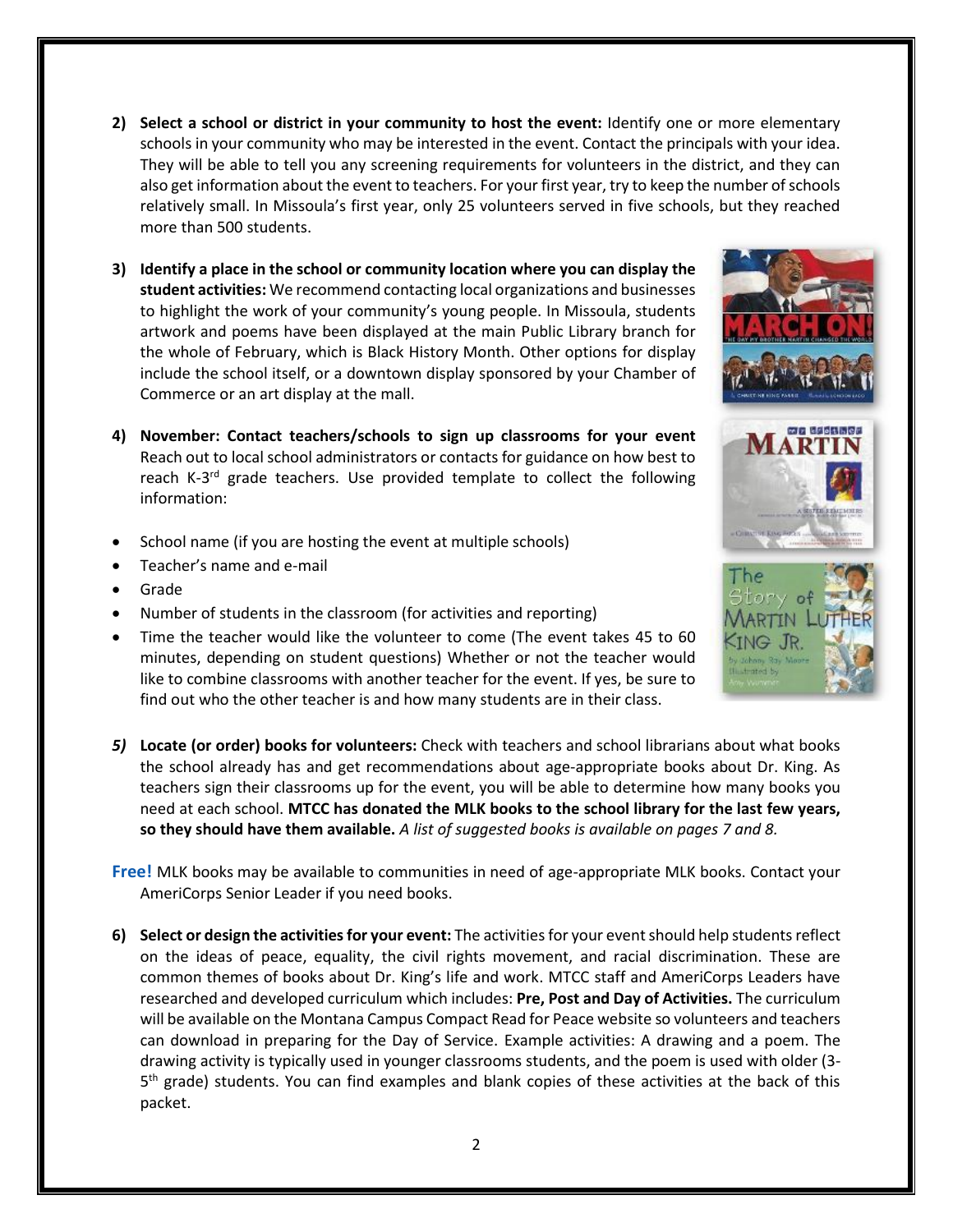**7) Recruit and schedule volunteers:** Work with local volunteer organizations to find experienced, committed volunteers for your event. If available, reach out to local colleges or universities for student volunteers. Examples of college student volunteers are local athletic teams, student senate members, clubs, education students and volunteer organizations. This provides a tremendous opportunity for local students to give back to their community by way of Read for Peace. Consider recruiting AmeriCorps, Senior Corps, Big Brothers Big Sisters, afterschool programs, fraternities and sororities are great resources for volunteer recruitment. Invite your local representatives such as the Mayor, City and County Council members as well to volunteer. These VIP's help to highlight National Service in your communities, but also help with earned media exposure.



Because AmeriCorps and AmeriCorps Senior members are required to participate in MLK Day of Service, they often constitute the large part of MLK Read for Peace readers. Teachers may also have regular classroom volunteers who would like to work with that particular class. When you begin recruitment, let teachers know they can pass the information on to any parent or community volunteers they know. Consider using online tools when recruiting and scheduling volunteers. Google Docs will allow you to create a spreadsheet with available classrooms and times that volunteers can easily enter their name into. Also remember that some school districts may require volunteers to undergo further registration and/or screening.

#### **8) Deliver activities and instructions (and books if necessary) to schools:**

Work with the school secretaries to set up a system where your volunteers can check in at the front desk of the school on the day of the event and pick up their book, instructions and activities. Use the classroom sizes you collected from teachers to ensure you have enough activities. Remember, if more than one volunteer will use the same book, let the secretaries know and make sure to leave instructions for each individual volunteer that includes the name of their book. If you will borrow books from the school library, ask the librarians to have the books available at the front desk for volunteers the day before the event.

**9) Host your event:** Select one or two people to be in charge of activities on the day of the event. Volunteers may not show up, books may not be returned to the front desk for the next class, and a class may decide to join another at the last minute. Designating one or two point people to handle these problems will help the event run smoother and keep things moving. A few members of your organization may volunteer to be back-up readers, books can be quickly tracked down if you have the contact information for volunteers and

teachers, and extra copies of activities can be made easily at the schools. With good preparation, your MLK Read for Peace event should go off without a hitch.

**10) Reporting:** Part of participation in Read for Peace includes reporting the impact of your local project. This helps us to be able to share your good work and continue to receive funding in the future. Designate an individual to serve as the reporter for your local project.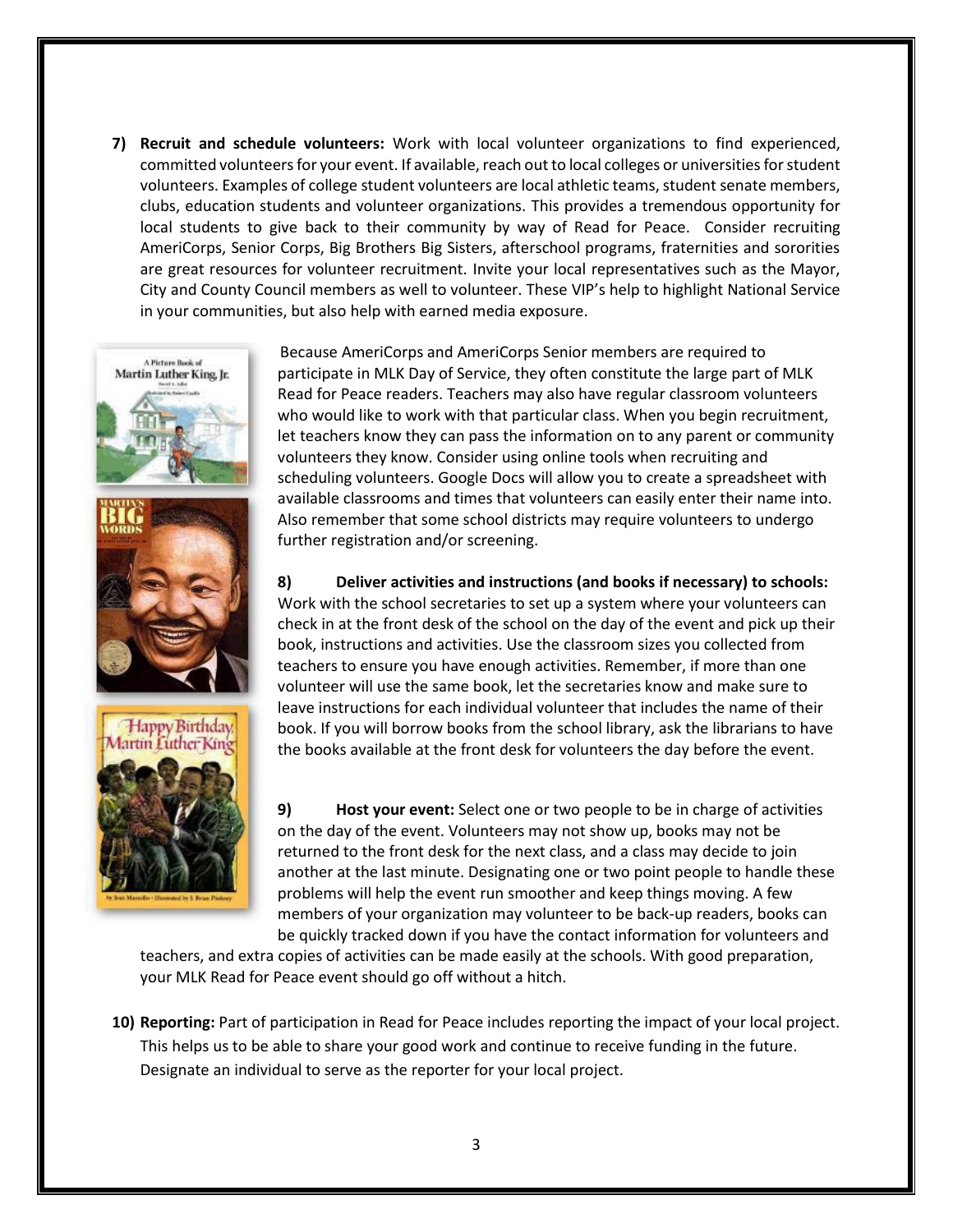**11) Ensure student artwork is displayed:** Depending on what you determined for displaying artwork (either at the school, or at another location in the community) you will need to follow up with teachers to ensure the student work gets displayed, or collect and display the artwork and then return it. We recommend displaying at the school if possible. Once you have your activities on display, be sure to spread the word.

### **Press Release Tips**

Let the media know about your event! You can send a press release a couple weeks before you plan to host your MLK Read for Peace. Here are some things to keep in mind and include in your release:

Keep it short and concise. Press releases should fit on one page and have short paragraphs. Don't send it too soon. Your event is most likely to pop up on the media radar if you send your release about two weeks before the event. You can send a follow-up copy of the release the week of the event as well.

Pack the release with details. Include information about which schools are participating, how many classrooms, the total count of students and the total number of volunteers involved. Find a good quote. See if someone in your organization can work up a quick, compelling quote about the importance and impact of this event.

**Remember to include Montana Campus Compact, AmeriCorps, AmeriCorps VISTA, AmeriCorps Seniors in the press release.** 

Please spread the word well. Aside from traditional newspaper and TV station media, send your release to local radio stations, public broadcasting networks, independent and Internet media, and even university media.

### **MLK Day of Service Resources**

The Martin Luther King Jr. holiday is an official day of service and celebrates the civil rights leader's life and legacy.

Visit<https://americorps.gov/newsroom/events/mlk-day/mlk-day-resources> for more information:

- Communications and Social media toolkits
- Logos:

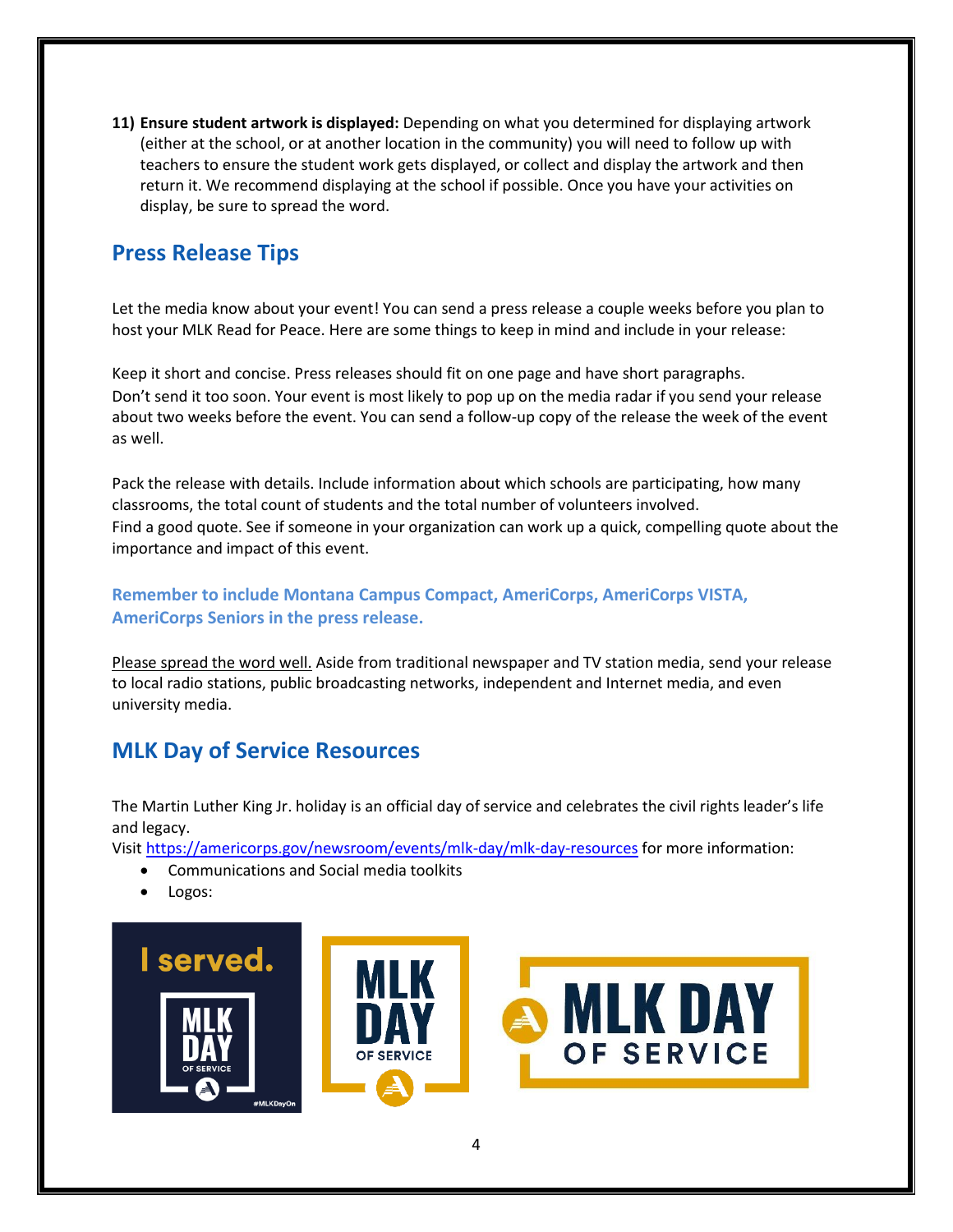### **Montana Campus Compact – MLK Day Read for Peace Website**

Montana Campus Compact - [MLK Read for Peace Webpage](https://mtcompact.org/mlk-read-for-peace/) On this page you will find:

- Pre, post and Day of curriculum (coming December 2021)
- Tips to conduct Read for Peace in your community
- Media/Press Release Tips
- MLK Day of Service Opportunities and more...

# **Teacher Email Template**

Hello [Name],

I am writing to invite you (and your students!) to participate in Montana's Annual MLK Read for Peace event. Read for Peace is a statewide service project that places volunteers in kindergarten through fifthgrade classrooms to read students age-appropriate books about Dr. Martin Luther King, Jr. as well as lead them through an activity about peace and equality. Artwork created during Read for Peace can be displayed in your hallway, or in a central place in your school!

This year we have engaging activities that span several different learning styles. Participating teachers will choose the activity they feel would be most effective for their students:

- a) **NEW: Pre, Post and Day of Activities**  to expand the learning opportunity beyond one day of service, MTCC staff have developed curriculum for teachers to use 1) before to introduce the subject and MLK's legacy; 2) after for reflective activities for after Read for Peace. The curriculum will be available for teachers to download from the MTCC website in December: <https://mtcompact.org/mlk-read-for-peace/> .
- b) **VIRTUAL OPTION:** In 2021, MTCC AmeriCorps Members offered a virtual MLK Read for Peace which was very successful. If needed-due to COVID restrictions, our volunteers could join your class virtually. Please reply to this email to learn more about a virtual option.
- c) **I Have a Dream Drawings** a free-form art activity where students will draw their dream for a better world. The activity will begin with a short introduction to MLK's I Have a Dream speech, informing students that MLK dreamed of a better world where all people got along and were treated as equals. Students will then be given a blank sheet of paper and 10 minutes to draw their dream of a better world. Through this activity youth are given the chance to think about the world in which they live and the role equality plays in quality of life.
- d) **Peace Poems** a structured writing activity where students will write a poem about what peace is to them. They will be given a poem worksheet to use where they insert their own words to finish phrases such as "Peace is like a \_\_\_\_\_\_\_\_\_\_\_\_\_", but may choose to write a free-form poem if they wish. Students will have 10 minutes to write their poems, followed by an opportunity to present their poem to their peers. Through this activity youth are given a creative outlet to express their ideas and are able to reflect on the teachings of MLK and what it means to truly have peace.

The impact of Dr. King's work and life on American history is not always a required part of elementary curriculum. Although some schools enjoy a long weekend in observation of Martin Luther King, Jr. Day every January, they may not understand the significance of this day. A collaborative event between the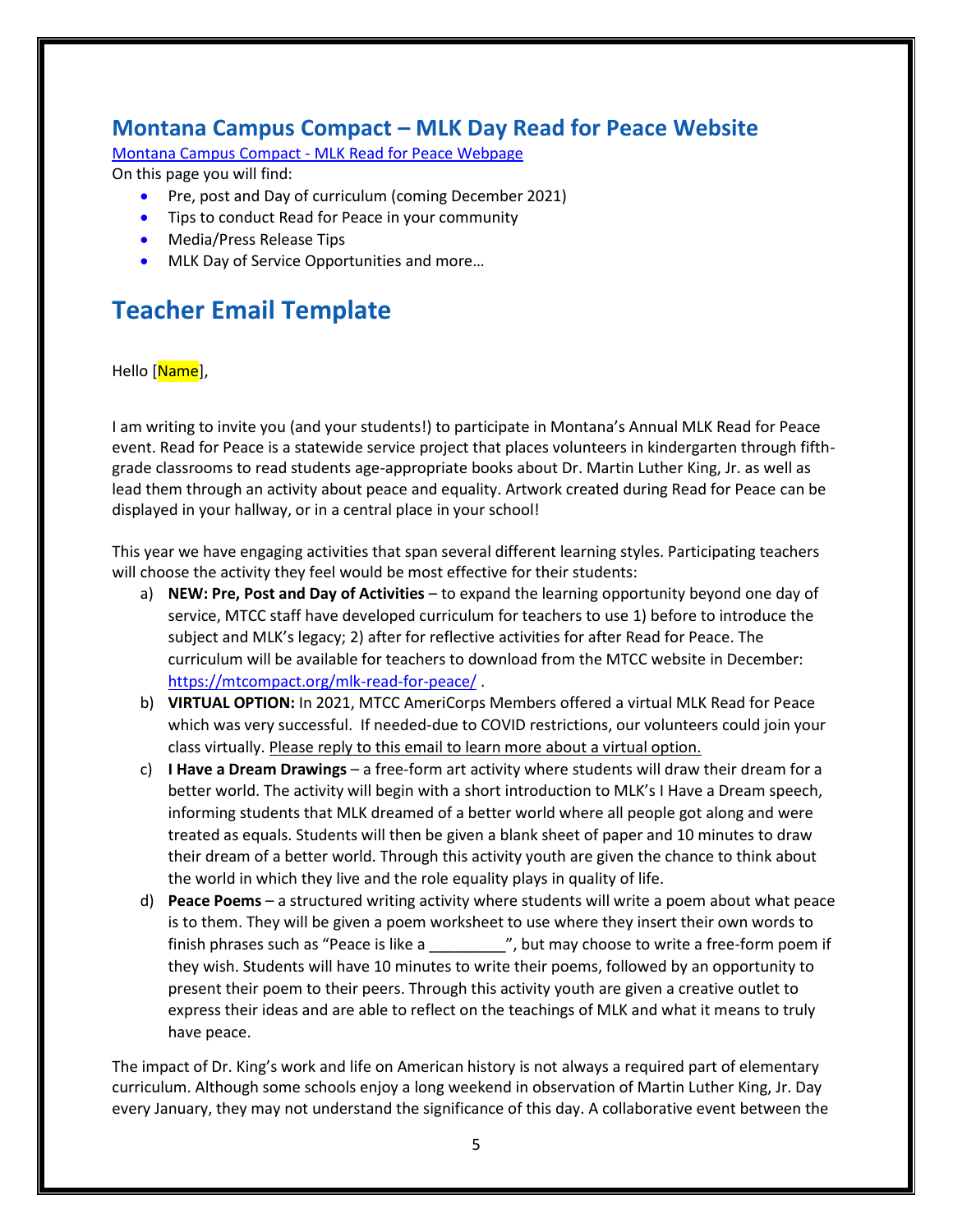Montana Campus Compact, AmeriCorps an and Montana communities, MLK Read for Peace provides college student volunteers, community members and National Service participants the opportunity to spread the message of Dr. King for elementary school students throughout our state. Each year MTCC reaches around 4,000 students with Read for Peace statewide! Consider having us join your classroom in 2022!

I have attached a potential book list, volunteers will read one book per classroom. This event is [ENTER DATE—note some schools are have MLK Day off, so check with the schools]. We would love to spend 45- 60 minutes in your classroom. Please let me know if you would like to participate in this fun and engaging event, and if you know of any other teachers at [**ENTER NAME**] School be interested. If your school or classroom library has a book on the list, please set it aside.

I look forward to hearing from you. Thank you for your time!

[Member Name] [AmeriCorps Leader or VISTA Member] Montana Campus Compact [Host Site] Phone#; email

## **Sample Activities:**

**Peace Poems** – a structured writing activity where students will write a poem about what peace is to them. They will be given a poem worksheet to use where they insert their own words to finish phrases such as "Peace is like a  $\blacksquare$ , but may choose to write a free-form poem if they wish. Students will have 10 minutes to write their poems, followed by an opportunity to present their poem to their peers. Through this activity youth are given a creative outlet to express their ideas and are able to reflect on the teachings of MLK and what it means to truly have peace.



**I Have a Dream Drawings** – a free-form art activity where students will draw their dream for a better world. The activity will begin with a short introduction to MLK's I Have a Dream speech, informing students that MLK dreamed of a better world where all people got along and were treated as equals. Students will then be given a blank sheet of paper and 10 minutes to draw their dream of a better world. Through this activity youth are given the chance to think about the world in which they live and the role equality plays in quality of life.

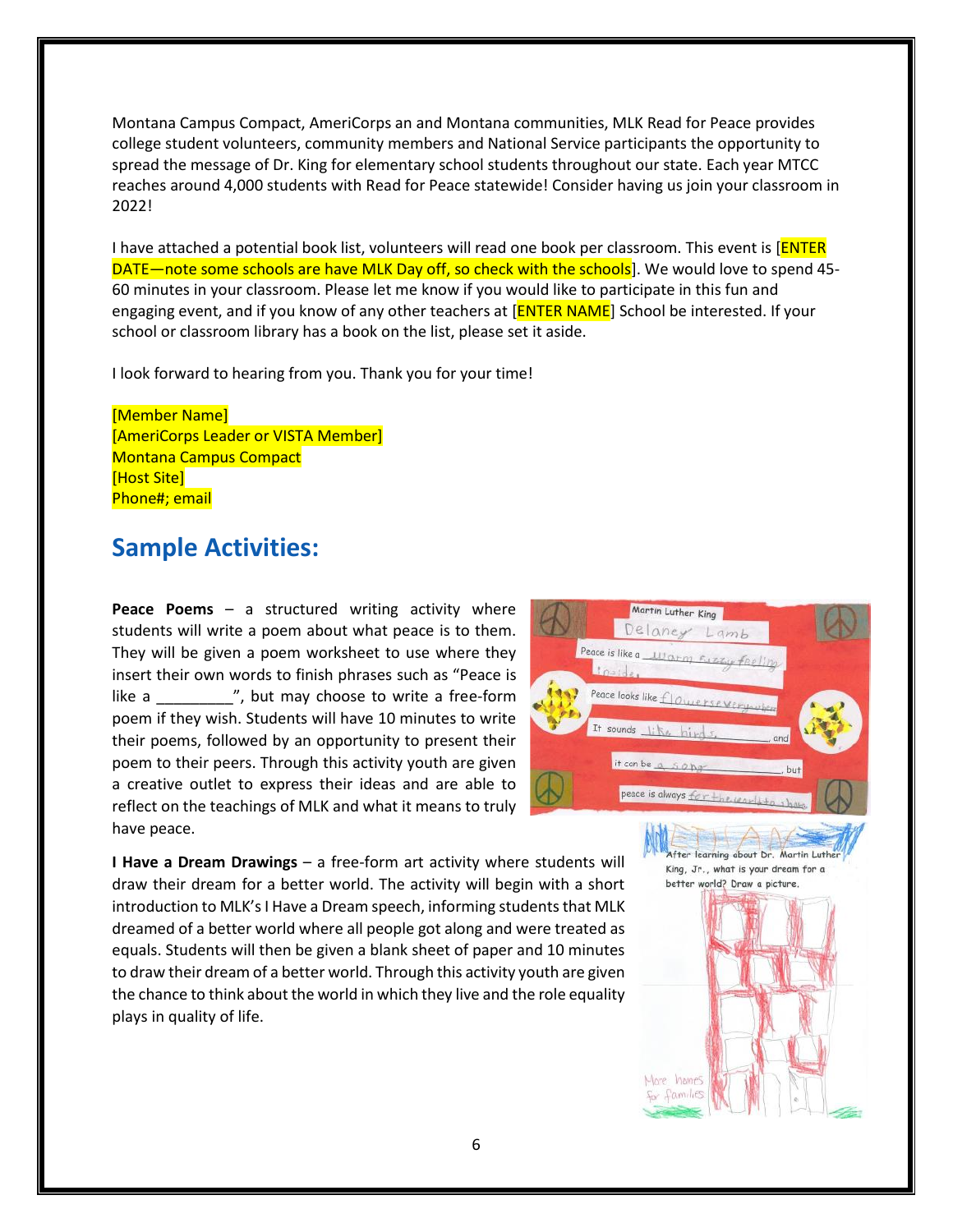## **Read for Peace Suggested Book List**

#### *A picture book of Martin Luther King Jr.* **Grade: 1 and up**

- A brief, illustrated, biography of the Baptist minister and civil rights leader whose philosophy and practice of nonviolent civil disobedience helped American blacks win many battles for equal rights.

#### *My Daddy, Dr. Martin Luther King Jr.* **Grade: preschool -3**

- What was it like growing up as a son of Dr. Martin Luther King, Jr.? This picture book memoir, My Daddy, Dr. Martin Luther King, Jr. by Martin Luther King III, provides insight into one of history's most fascinating families and into a special bond between father and son. "I have a dream that my four little children will one day live in a nation where they will not be judged by the color of their skin but by the content of their character." Martin Luther King III was one of those four little children mentioned in Martin Luther King's groundbreaking "I Have a Dream" speech. In this memoir, Martin Luther King Jr.'s son gives an

intimate look at the man and the father behind the civil rights leader. Mr. King's remembrances show both his warm, loving family and a momentous time in American history.

#### *Happy Birthday Martin Luther King Jr.* **Grade: Preschool -3**

- This book is beautifully-rendered study of Martin Luther King Jr.'s life, told in simple, straightforward language for even the youngest of readers to understand. Pinkney's scratchboard and oil pastel illustrations convey both the strength and gentleness of King's character. Both text and art carry his central message of peace and brotherhood among all people.

#### *\*NEW\* Kamala and Maya's Big Idea* by Meena Harris **Grade: Preschool-3**

A *big* idea: they would turn their empty apartment courtyard into a playground! This is the uplifting tale of how the author's aunt and mother first learned to persevere in the face of disappointment and turned a dream into reality. This is a story of children's ability to make a difference and of a community coming together to transform their neighborhood. While not specifically about Martin Luther King Jr., this book features a childhood Kamala Harris, an historic modern figure, and part of the legacy of Dr. King's dream coming to fruition.

#### *Martin's Big Words* **Grade: K and up**

- This picture-book biography is an excellent and accessible introduction for young readers to learn about one of the world's most influential leaders, Dr. Martin Luther King, Jr. Doreen Rappaport weaves the immortal words of Dr. King into a captivating narrative to tell the story of his life. With stunning art by acclaimed illustrator Bryan Collier, Martin's Big Words is an unforgettable portrait of a man whose dream changed America-and the world-forever.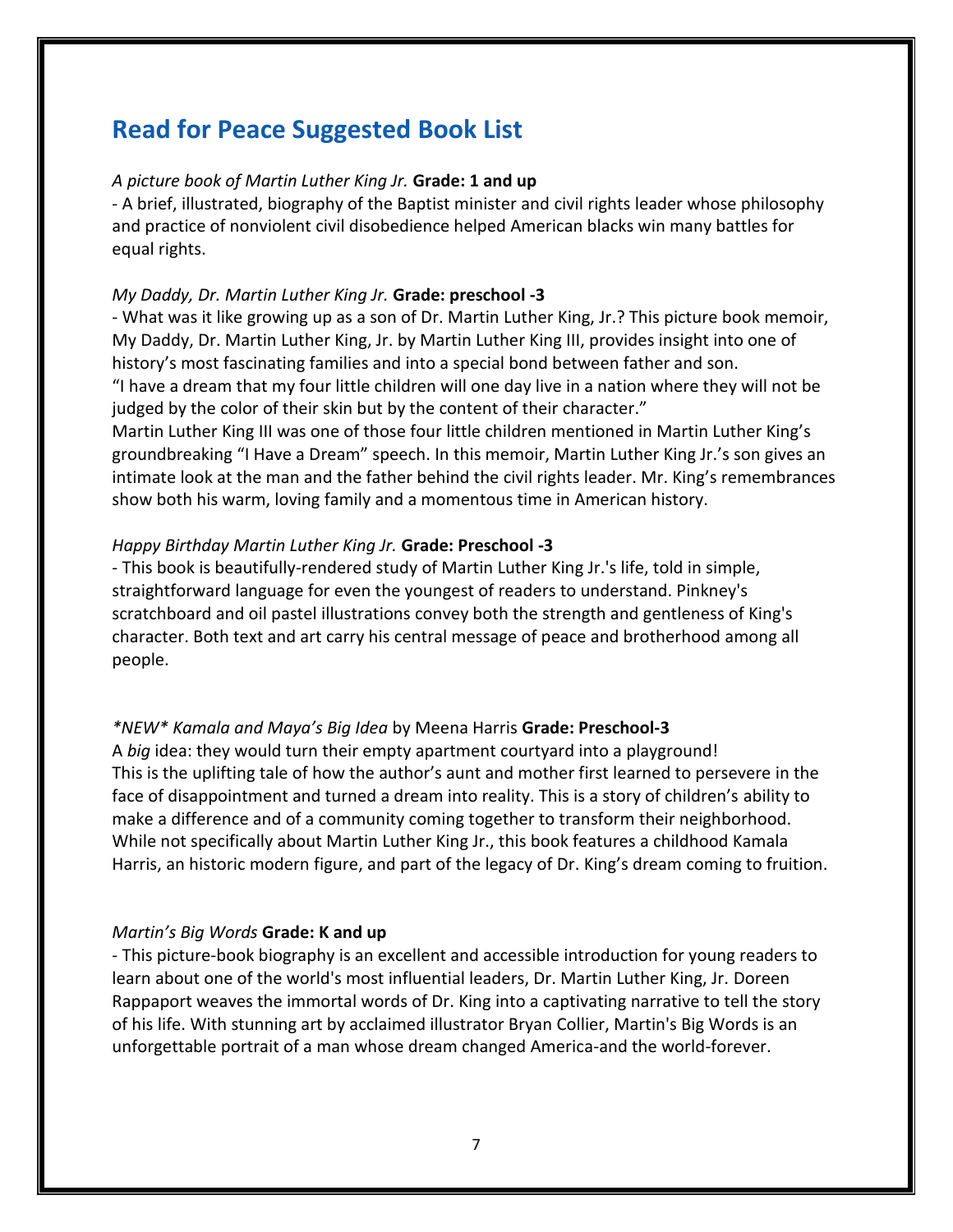#### *My Brother Martin* **Grade: 1-6**

- "Mother Dear, one day I'm going to turn this world upside down."

Long before he became a world-famous dreamer, Martin Luther King Jr. was a little boy who played jokes and practiced the piano and made friends without considering race. But growing up in the segregated south of the 1930s taught young Martin a bitter lesson -- little white children and little black children were not to play with one another. Martin decided then and there that something had to be done. And so he began the journey that would change the course of American history.

#### *My Dream of Martin Luther King Jr.* **Grade: 1-2**

- Faith Ringgold had a dream about Martin Luther King. Simply narrated in her own voice, Ringgold--award-winning creator of Tar Beach and Aunt Harriet's Underground Railroad in the Sky paints a vivid, powerful picture of King's childhood and strong family life, along with glimpses of prejudice, segregation, and protest. Her vision blurs dreamily into King's adult life- from his family, to protests of Rosa Parks's arrest, even to his assassination: "This time we had come to mourn Martin Luther King's death by trading in bags containing our prejudice, hate, ignorance, violence, and fear for the slain hero's dream. We emptied the bags onto a great pile, and as the last bag was dumped, the pile exploded into a fire so bright that it lit up the whole world. There, emblazoned across the sky, were the words: EVERY GOOD THING STARTS WITH A DREAM." Illustrated with Ringgold's dramatic folk-modern paintings, My Dream of Martin Luther King is one of the most creative, successful, accessible tributes to Martin Luther King for children that we've seen. (Ages 4 to 8) --This text refers to an out of print or unavailable edition of this title.

#### *I've Seen the Promised Land* **Grade: Preschool-3**

- Dr. Martin Luther King, Jr. is one of the most celebrated figures of the twentieth century. Set against key moments of the civil rights movement, here is the story of the powerful, eloquent spiritual leader and his belief that nonviolence could be used to overcome racial discrimination.

Walter Dean Myers's moving narrative and Leonard Jenkins's compelling paintings convey a vivid and striking image of the man who moved American society closer to the ideals of freedom and fairness. Dr. King's dream that all Americans would be judged by their individual actions and character is one we still cherish today.

#### *My Uncle Martin's Big Heart* **Grade: Preschool-3**

- In this inspiring story about Martin Luther King Jr.—told from the perspective of his young niece—readers will gain personal insight into one of the most influential figures of the twentieth century. As Angela Farris Watkins introduces children to her uncle, she presents them with a rare glimpse into his life at home, including special family moments. What unfolds is a story of character and service to God, family, and mankind, and of how one man's extraordinary love changed the history of the United States.

Told with visually stunning art by Eric Velasquez, this is a perfect book for Black History Month and Martin Luther King Jr. Day, and throughout the year.